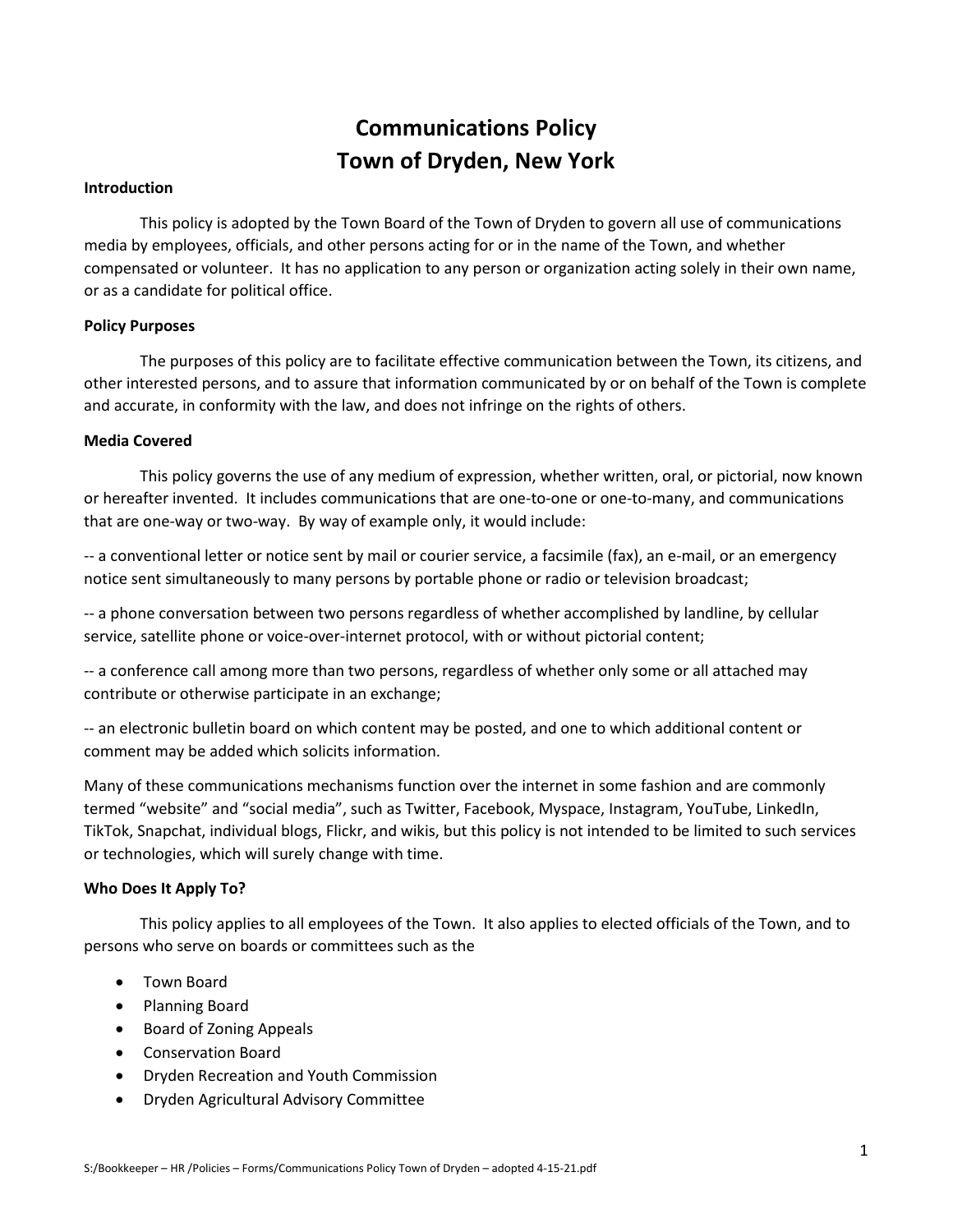- Rail Trail Task Force
- Broadband Committee
- Climate Smart Community Task Force
- Safety & Disaster Preparedness Committee

It also applies to persons serving the Town on a volunteer basis, such as coaches in the Town's recreation programs. For convenience, all such persons are referred to in this policy as "Employees". In any case, it is intended to apply only to speech or actions that would or could be understood to reflect on the Town, and not to any communication made in their private capacity.

# **Town Media**

The Town Board from time-to-time by resolution shall designate, and control through designated officers or employees, particular media or platforms as "Town Media". A person designated to create or control any type of Town Media is a "Monitor".

All Town Media shall bear the Town logo or other indication that they are official publications of the Town. The registration of all electronic Town Media, including web pages, Facebook, or Twitter accounts or their equivalent shall be made and maintained in the name of the Town.

Monitors shall review and control the content of all materials posted to Town Media. The Monitor(s) will exercise their reasonable discretion to remove or otherwise cause postings to Town Media to conform to the guidelines included in this policy. Any content removed due to violation of this policy will be retained by the Town for at most 18 months, including the time, date, and identity of the poster. Monitors shall also see that appropriate records and archives are maintained for the Town Media with which they are charged.

For all links on Town Media to outside sites, the Town is not responsible for and does not endorse the information or materials presented on any external website. All links to external sites should follow the guidelines of this Communications Policy. The Town reserves the right to deny any request from outside organizations for links or posts to their Town Media.

# **Guidelines for Town Media**

- Town Media may provide, but is not required to provide, information for the following organizations:
	- o Local, state, and federal government institutions
	- o Local educational institutions
	- $\circ$  Organizations with some relationship to the Town (e.g., organizations that are supported monetarily through Town Budget process or organizations contracted with the Town)
	- $\circ$  Not-for-profit organizations providing community services to the Town's residents without regard to race, gender, religion, national origin, age, or sexual orientation.
- Town Media shall not advertise or promote any:
	- o political campaign
	- o private for-profit business, unless they fit any of the criteria listed above
- Posts to Town Media sites shall not include any of the following:
	- o Comments not related to the original topic
	- o Defamatory or personal attacks
	- o Solicitations of any nature
	- o Profane, obscene, violent, or pornographic content and/or language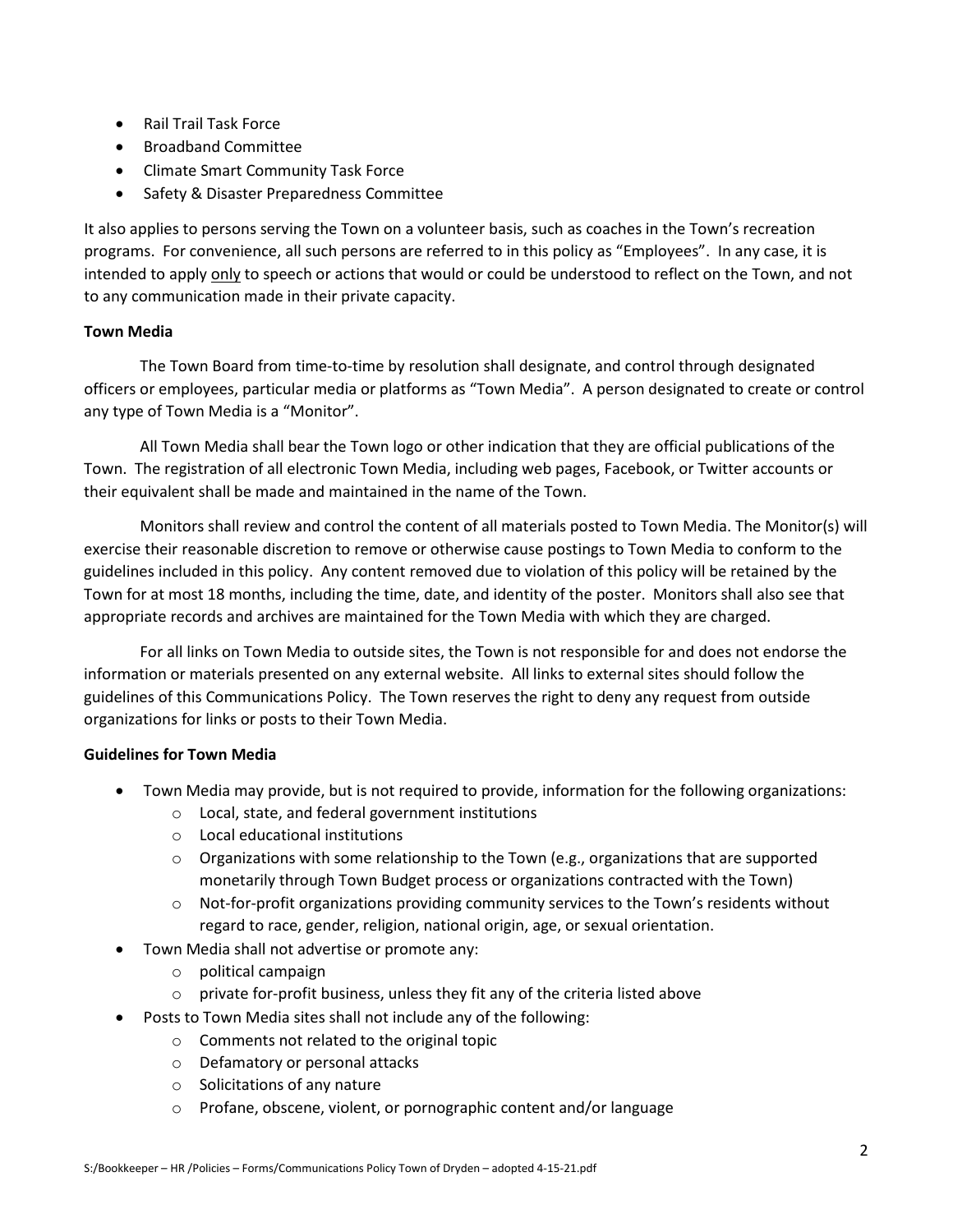- o Threats
- o Violations of any federal, state, or local law
- o Content that promotes discrimination on the basis of religion, age, national origin, race, creed, color, gender, or sexual orientation
- o Comments relative to political campaigns
- o Illegal activity
- If there are any posts or comments that are not relevant to official Town business, they may be removed.
- Town Media shall not be used to report any issues, concerns, or file a complaint, all of which are to be directed to the "Contact Us" or its equivalent function on the platform.
- Access for posting to any Town Media page is limited to the designated Monitor.
- Town Media are considered public record and subject to Freedom of Information ("FOIL") requests and record retention rules for the Town. Any comments or posts can be used in legal actions and FOIL (Freedom of Information Law) requests.
- All posts will abide by copyright laws.

# **Personal Media**

Personal Media are communications means owned or controlled by persons who may be Employees, but who are not acting in an official capacity for the Town. For example, a private e-mail account maintained by an Employee for his or her family affairs, such as a Gmail account or a Facebook page would be Personal Media.

# **Guidelines for Personal Media**

- Use of Personal Media on Town owned electronic devices (computers, cell phones, etc.) is not allowed. Refer to the Town's Policy for Use of Computers, Internet, and E-mail.
- Use of Personal Media during hours when an Employee is engaged in Town business is not allowed.
- Use of Personal Media should not negatively affect an employee's job performance, other Town employees' ability to do their job, or affect the Town functions.
- Employees are expected to follow all Town policies when using social media whether at work or on personal time, in particular
	- o Code of Ethics
	- o Discrimination and Harassment Policy
	- o Violence in the Workplace
- If an Employee identifies himself or herself as an employee of the Town, any personal posts or blogs should include a disclaimer that the opinions expressed are of the individual, not representative of the Town.
- Employees should use good judgment, as what they publish can reflect on the Town, both negatively and positively.
- Employees are not allowed to use the Town's logo or town email in their personal posts.
- Employees must keep confidential all Town information that is not available to the public.
- Employees shall comply with the copyright laws of the United States.
- Social media should not be used to retaliate, harass, or discriminate against another employee of the Town.